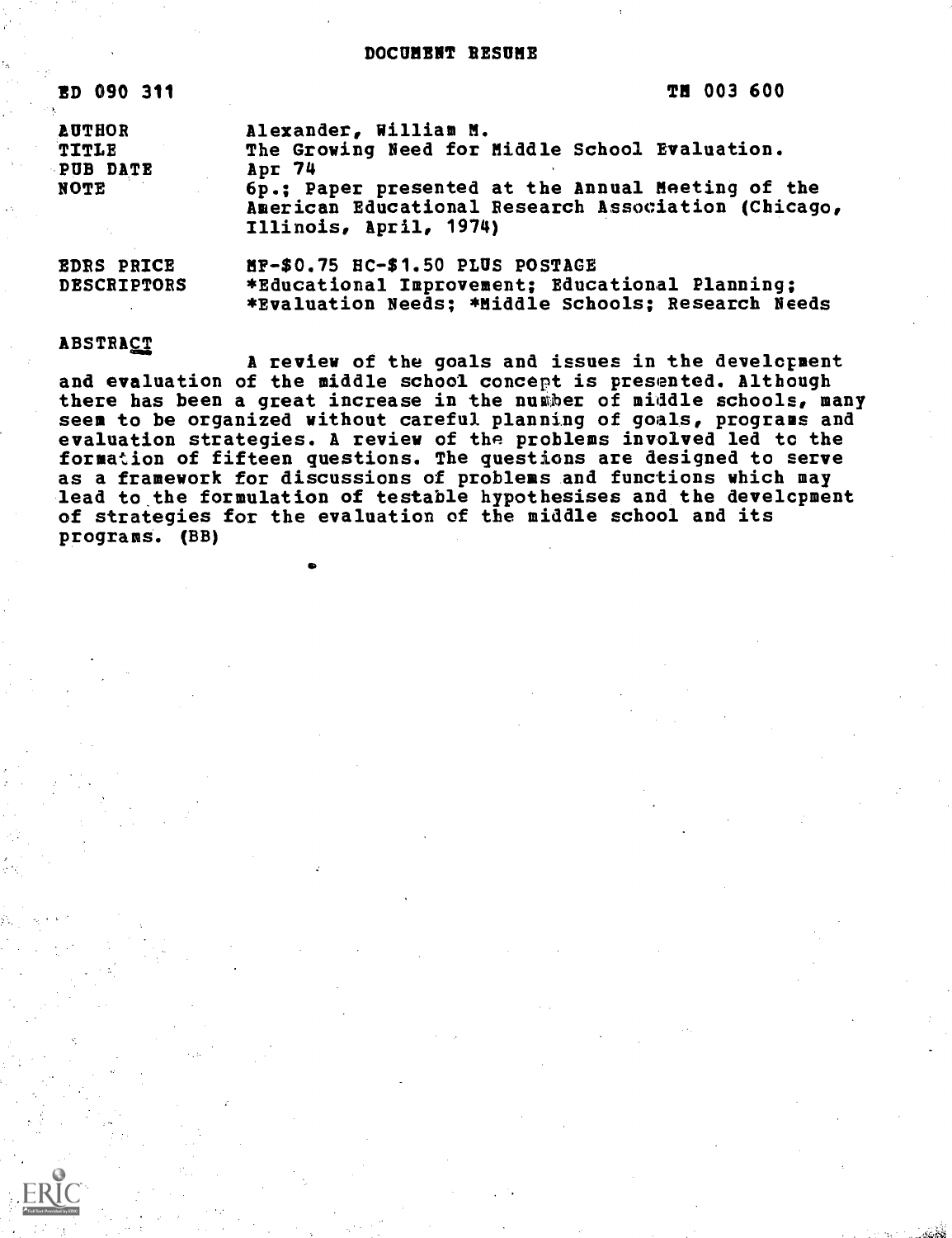THE GROWING NEED FOR MIDDLE SCHOOL EVALUATION

by

## William M. Alexander

Professor of Education, University of Florida

During the past dozen years of my advocacy of the middle school as a  $\bullet$   $\bullet$ promising alternative for the schooling of 10 to 14 year-olds, I have consistently urged careful evaluation of the middle school organization and  $\mathbf{u}$  . indeed of each middle school and of the various innovations introduced in middle schools. Indeed The Emergent Middle School $^{\rm l}$  included a chapter on evaluation and its authors have worked with various schools and with several doctoral students to utilize evaluation procedures. Yet none of the collaborators in this volume and in the middle school movement in general can feel at all complacent about the progress made in middle school evaluation. The need for more evaluation in general and for particular purposes is indicated by the following review of miadle school goals, development, and evaluation.

### Goals of the Middle School

The statements of goals of individual middle schools differ, and some differences appear in general statements of rationale for the movement, but the following three goals are believed to have been commonly accepted:

1. To provide a better program of schooling for.children passing from childhood to adolescence than the usual program provided in other organizational arrangements.

2. As a new organization, to facilitate the introduction and evaluation of innovative practices in the school system.



 $003500$ E

U.S. OEPARTMENT OF HEALTH,<br>EDUCATION & WELFARE<br>NATIONAL INSTITUTE OF<br>EOUCATION THIS DOCUMENT HAS BEEN REPRO.<br>DUCED EXACTLY AS RECEIVED FROM<br>THE PERSON OR ORGANIZATION ORIGIN. **POINTS OF VIEW OR OPINIONS STATE DO NOT NECESSARILY REPRE.** SENT OFFICIAL NATIONAL INSTITUTE OF ON POSITION OR POLICY

 $\overline{a}$ 

range and the second control of the second control of the second control of the second control of the second control of the second control of the second control of the second control of the second control of the second con

.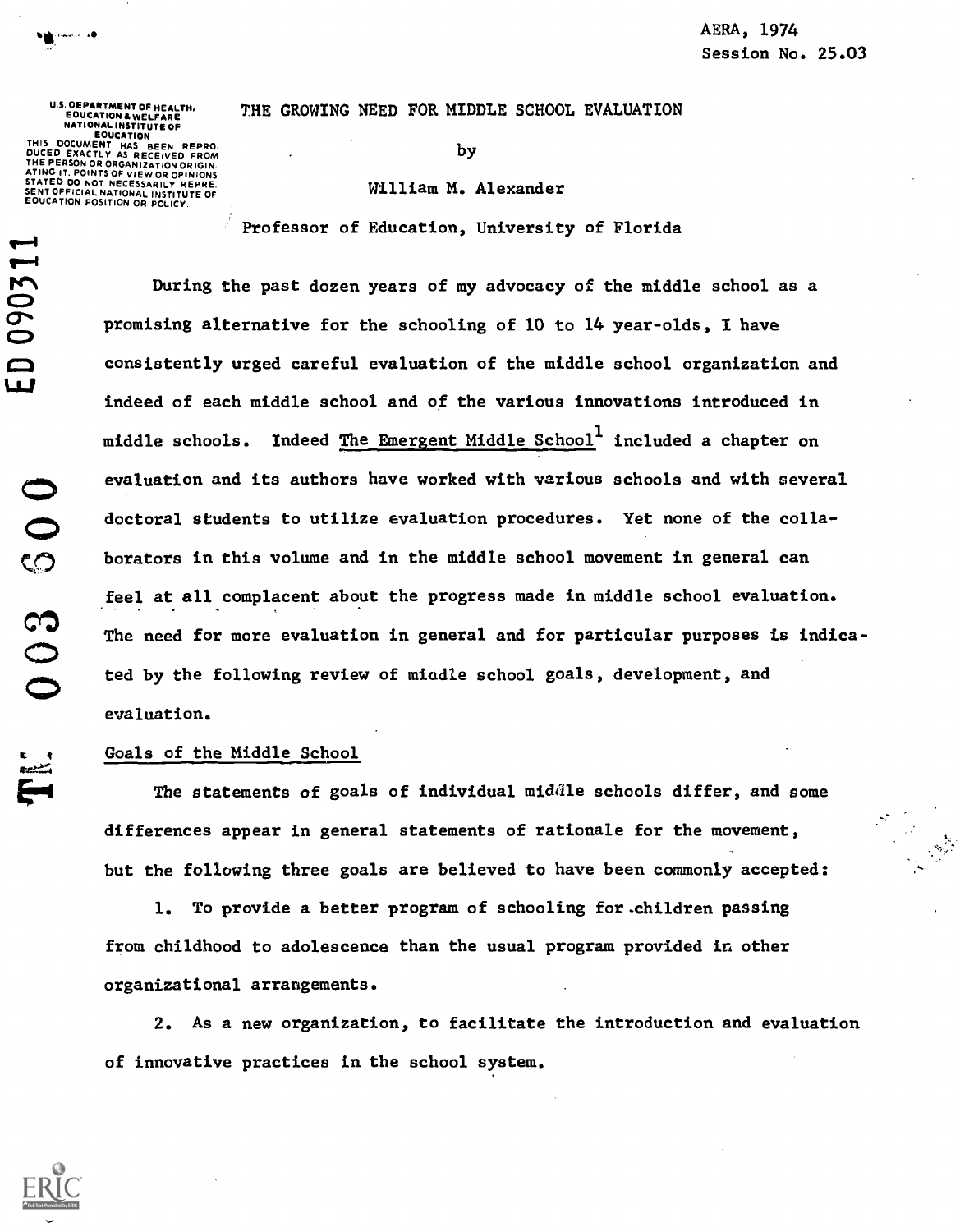3. As a bridge between the elementary and high school, to facilitate continuous progress education. .

In general goals of the second and third types above are found only in statements by theorists and in some school district statements, with the first general goal usually broken down into more specific statements of the goals of individual middle schools.

Evaluation has been heavily preoccupied with checking on the quality of the program of the individual middle school or with gathering of data regarding the characteristics of middle schools, learners, and teachers. Important as these efforts are, evaluation related to two of three major middle school goals is as yet unreported.

# The Middle School Movement

Although forerunners of the current middle schools existed as upper elementary, intermediate, or junior highs without ninth grades, nearly all of today's middle schools have been established in their present organizations (usually grades 5-8, 6-8, or nongraded for these 3 or 4 years) in the last decade. Several national surveys<sup>2</sup> indicated a doubling every two years after 1965 to a total number in 1970 of over 2000 schools having middle school grade organizations (including grades 6 and 7 and not less than 3 or more than 5 grades). An estimate of at least 3000 to 4000 such schools today seems sound.

The schools reorganized or newly established as middle schools sometimes seem different from prior organizations only in the grades included. The Mellinger and Rackadskas survey of middle school principal<sup>1/2</sup> classification of their schools found that over 2/3 of the respondents considered their



 $-2$   $-$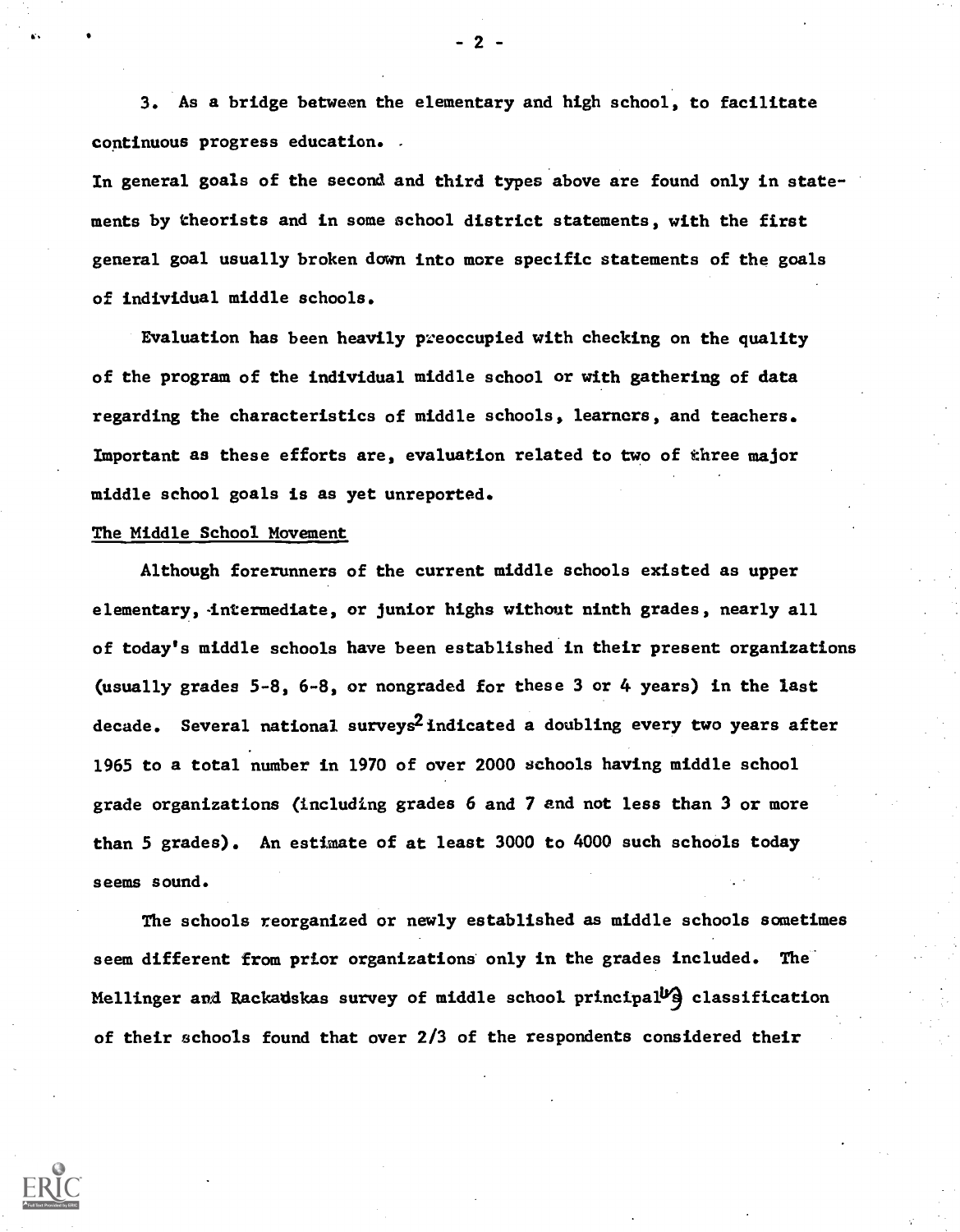schools to be or to be becoming real middle schools, <sup>3</sup> but one worries about the almost 1/3 of the schools considered neither as being or as moving toward being what they were supposed to be

In too many cases a middle school has been organized as an administrative convenience without careful planning of its goals, program, and evaluation. Yet the efforts being  $\pi$  ie by teacher education institutions, professional organizations, and established middle schools are observed to be having marked impact in helping middle school personnel new and/or uncertain about their jobs to develop a distinct role for themselves and a specific identity for their schools. Even so, role and identity have been critical problems in the burgeoning movement. They will remain so until well-developed goal statements are developed for each middle school, and for groups of middle schools under common administrative arrangements, with well-executed plans for securing and utilizing goal-related evaluative data that can be consulted by the goal-setters and planners periodically to determine how well their goals are being achieved.

## Evaluation Needs

The number of dissertations and research projects related to middle schools has definitely been increasing. In the fall of 1971, students in the writer's middle school course could identify a total of only 12 dissertations and other research projects dealing with the middle school, but this past fall, two years later, 43 studies (29 dissertations and 14 ERIC-reported projects) were identified.<sup>4</sup> Data are not available, unfortunately, to indicate the number of school districts and individual middle schools that are carrying on some type of evaluative studies of their own programs and practices. Certainly many such studies are needed to help individual middle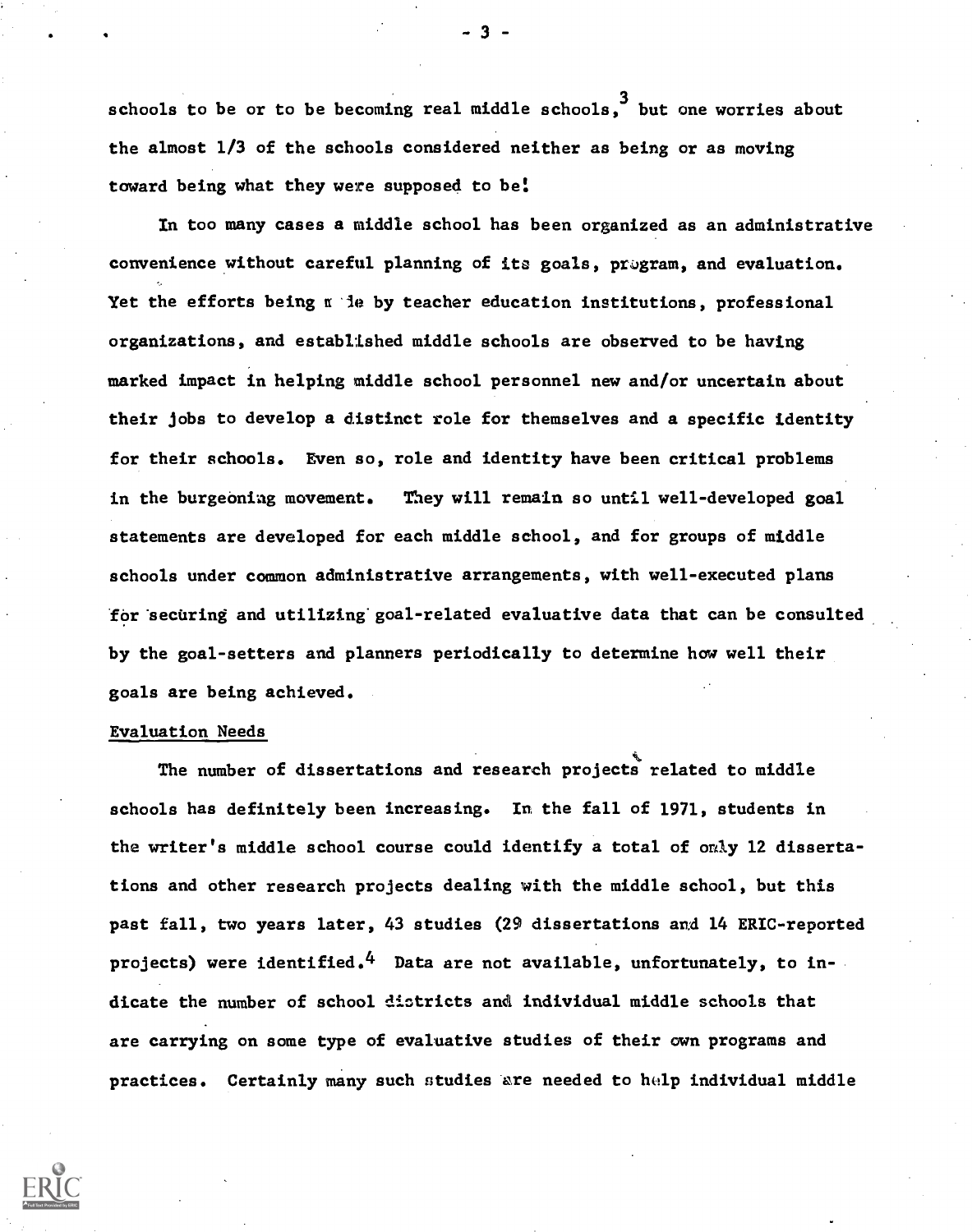schools identify and remedy gaps between school goals and performance.

As to evaluating the middle school as it has been emerging the past dozen years now, there simply has not been sufficient agreement on goals, program, and evaluation to have an adequate base for such a comprehensive evaluation, much less the time, money, and manpower to do it. Probably some significant questions can now be asked and hopefully answered through research and evaluation. My observation of the problems middle schools have in achieving the three broad goals for the middle school listed earlier in this paper, lead me to regard as critical the following questions:

- 1. How can middle school teachers be helped to understand, and to relate well to, students in the transitional years from childhood to adolescence?
- 2. How can middle school teachers and the parents of their students share effectively in goal-setting, planning and evaluation?
- 3. How can middle school students and their teachers work together cooperatively and successfully in determining objectives and planning learning activities and in evaluating programs?
- 4. How can middle school teachers diagnose each student's needs for individual instruction and his readiness for independent study, and effectively stimulate student interest and effort in both?
- 5. How can the entire adult community work together to help transescents understand and successfully adjust to their physiological and psycho-social development?
- 6. How can the principal and support staff help faculty and students to voice and to deal constructively with their felt problems and needs?
- 7. How can the human resources of school and community be identified and used effectively in providing for the range of special interest development



-4-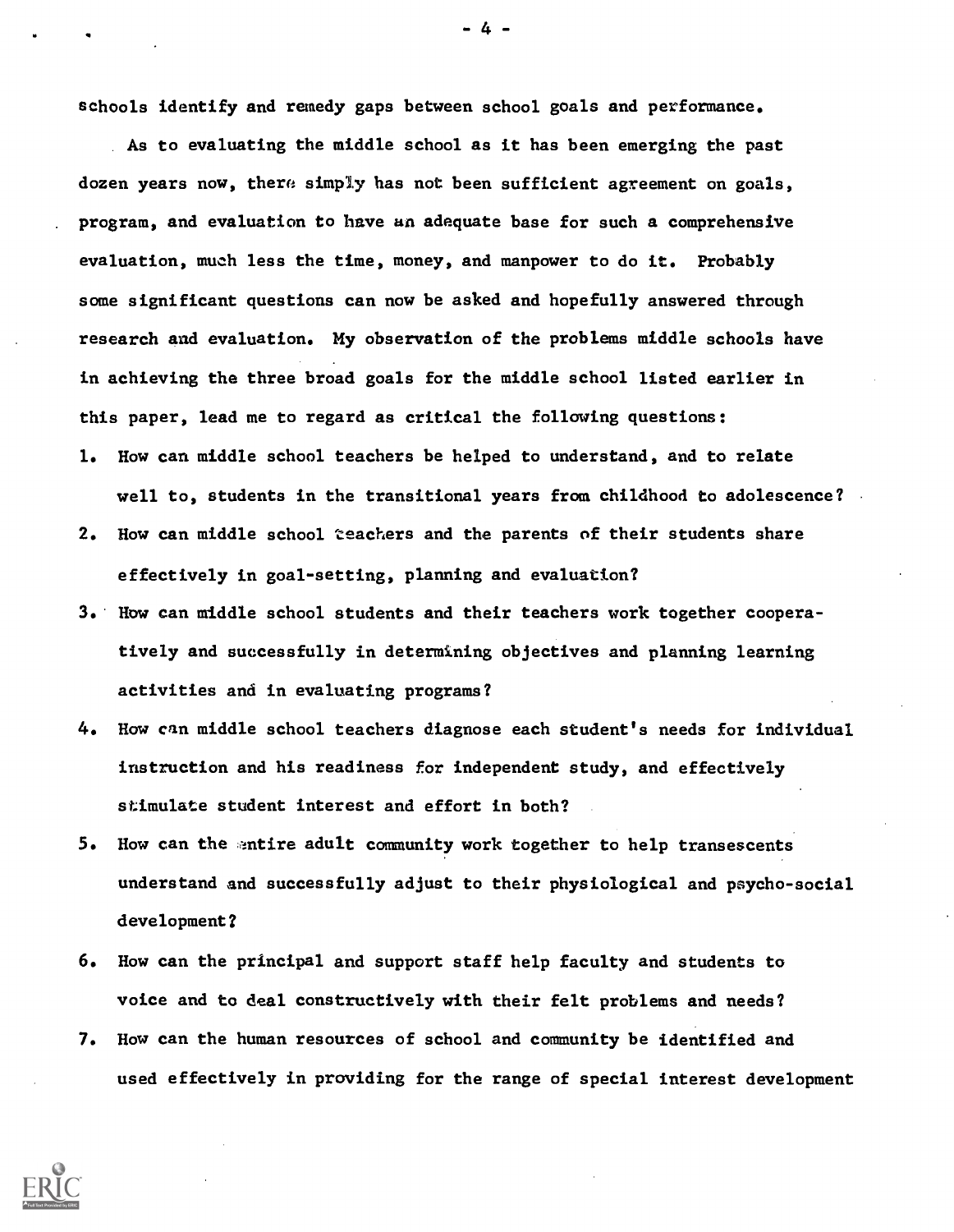possible and desirable for the individual middle school's own population?

- 8. How can subject matter and related learning experiences best be organized to help middle school students along their own learning continuums?
- 9. How can teachers of the same middle school students most effectively share their information about students and their expertise in instruction?
- 10. How can the adult models in a middle school be selected and used to responsibly and successfully guide the valuing processes of middle school students?
- 11. How can a middle school faculty and its leaders adequately reconcile and utilize the missions and demands of special interest groups/from the local community and elsewhere?
- 12. How can fiscal control agencies and school personnel cooperate in providing the special support needed for a "lighthouse" school.
- 13. How can a middle school faculty be helped to demonstrate with security and satisfaction their program to faculties of other schools? How can the other faculties be helped to understand ard evaluate it for their own use?
- 14. Haw can program planners for the middle school best help to connect and correct the programs of their and other levels toward continuous progress education?
- 15. How can individual middle school faculties give and receive help and support from other middle schools?

This list asks many broad questions asked and not answered for schooling in general. Although it is not exhaustive it is proposed here for several possible uses. First, the questions might be restated as a partial set of



 $-5 -$